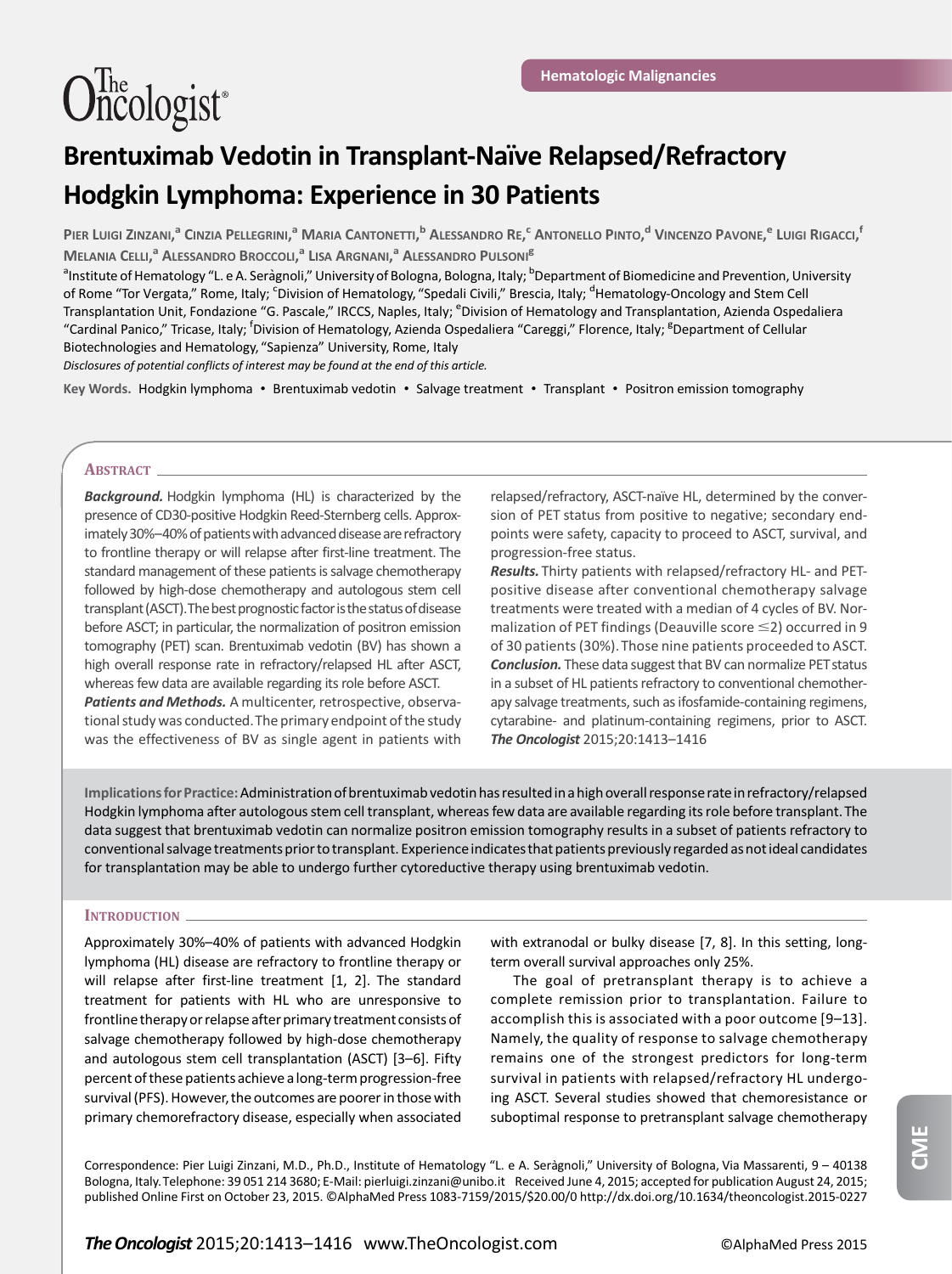represents the major adverse prognostic factors affecting PFS [5, 6, 9–13].

While clinical studies were unable to demonstrate any clear advantage among the commonly used pretransplant salvage regimens, a common finding in most series was that chemosensitivity and quality of remission status at transplant were critical [14].

The critical prognostic role of disease "size" and "activity" before transplantationin the ASCTsetting has been highlighted by applying modern imaging techniques to the ASCT setting. Several studies have shown that findings on positron emission tomography (PET) imaging performed after salvage chemotherapy and before ASCT, are a critical predictor of outcome in patients with relapsed/refractory (R/R) HL [15–18]. On the basis of these data, it is reasonable to consider patients with a PET-positive scan at transplantation as an unfavorablegroup to receive further treatment to improve their outcome.

Given that PET-negative status is advisable before ASCT, brentuximab vedotin (BV) may represent an optimal therapeutic option as a bridge to ASCT in HL patients achieving a suboptimal response after salvage treatment [19]. It has a rapid activity (three or four courses), including efficacy in inducing PET negativity in relapsed/refractory HL with a mild toxicity profile [20–25]. In this regard, limited data exist on the use of BV as a salvage therapy prior to ASCT [26-28]. Herein, we report an Italian, multicenter, retrospective experience with BV in 30 ASCT-naïve patients with heavily pretreated R/R HL.

# PATIENTS AND METHODS

An observational, multicenter, retrospective study was conducted to analyze outcome and toxicity data of patients managed in a nontrial setting.The studywasapproved by our institutional board (Azienda Ospedaliera di Bologna, Policlinico S. Orsola-Malpighi, coordinating center) and by all involved ethical committees. All participants gave written informed consent in accordance with the Declaration of Helsinki. A shared database was used after the approval of all the authors and variables were strictly defined to avoid bias in reporting data.

From December 2011 to January 2014, a total of 7 Italian centers used BV in HL patients who failed the last salvage therapy and were ineligible for ASCT due to a persistence of the disease. All patients had histologically confirmed  $CD30^+$  disease; all patients were relapsed/refractory to frontline therapy (a doxorubicin, bleomycin, vinblastine, and dacarbazine [ABVD] regimen) and were also refractory to the salvage therapy, such as ifosfamide-containing regimens, cytarabine- and platinumcontaining regimens, or a bleomycin, etoposide, doxorubicin, cyclophosphamide, vincristine, procarbazine, and prednisone (BEACOPP) regimen. All patients underwent pre-BV assessments including physical examination, routine hematology and biochemistry testing, as well as PET/CT imaging prior to therapy. They received BV following the conventional chemotherapy salvage treatment (ifosfamide-containing regimen, cytarabineand platinum-containing regimen, or BEACOPP regimen) and underwent follow-up functional imaging with PETscan after four cycles. Patients received a 30-minute infusion of BV at the dosage of 1.8 mg/kg of body weight every 3 weeks.

**CME**

The primary endpoint of this retrospective study was the conversion of PET scan findings to negative status; secondary endpoints were safety, capacity to proceed to ASCT, survival,

and progression-free status. Deauville criteria were used to evaluate PET status: Scores of 1 and 2 were regarded as PET negative [29]. Further evaluations related to the therapeutic response were assessed according to the revised response criteria for malignant lymphoma [30]. Safety and tolerability were evaluated by recording incidence, severity, and type of any adverse event according to US National Cancer Institute Common Terminology Criteria for Adverse Events version 3.0 [31].

## **RESULTS**

Thirty patients with primary refractory or relapsed HL treated with BV prior to high-dose chemotherapy and ASCT were included in this retrospective analysis. The baseline characteristics are summarized in Table 1. The mean  $\pm$  SD age at diagnosis was 30.9  $\pm$  12.8 years, and the number of patients with stage III and IV disease at diagnosis was 17 (57%). Twenty-one patients (70%) had primary refractory disease and 9 (30%) patients had relapsed disease after a median of 10 months after the first-line therapeutic approach. All patients received ABVD as first-line therapy. The median number of regimens received prior to BV was 3 (range, 2–11) and, particularly, the first salvage therapy was an ifosfamide-containing regimen in 17 patients, cytarabineand platinum-containing regimen in 9 patients, and the BEACOPP regimen in the remaining 4 patients.

All patients underwent stem cell collection following chemomobilization with the conventional chemotherapy salvage treatments. In terms of clinical response, HL in all patients was refractory to the conventional chemotherapy salvage treatments (all patients had PET-positive disease at the time that BV was initiated).

A median of 4 (range: 2–8) cycles of BV was administered at a standard dose of 1.8 mg/kg intravenously every 3 weeks over 30 minutes on an outpatient basis. Only 1 patient developed a documented grade 3 peripheral sensorial neuropathy that required BV dose reduction to 1.2 mg/kg from the third cycle; hematologic side effects of BV were represented by grade 1/2 neutropenia in 4 patients, and grade 1/2 anemia in 3 patients. Four patients achieved only one BV course because of lymphoma progression.

Considering all the patients in an intention-to-treat analysis, the overall response rate was 40% (12 of 30 patients). According to the PET evaluation after 4 cycles of BV, 9 (30%) obtained a complete response (CR) and 3 patients (10%) achieved a partial response (PR). All nine patients who converted to PET negativity proceeded directly to consolidative ASCT. The median time between last dose of BV and ASCT in this group was 48 days (range: 32–60 days). Of the 17 patients whose HL remained refractory after BV, 4 went on to receive additional salvage therapy, 5 proceeded directly to ASCT, and the remaining 8 patients received palliative treatment. In each of these four patients who received additional, post-BV salvage therapy, persistent PET-positive disease was present at the time of ASCT, except in one patient who obtained PR status with bendamustine.

Among the 9 patients who underwent ASCT after achieving CR status after BV, 8 (80%) were documented in continuous CR with a median follow-up after ASCT of 18 months; on the contrary, among 5 BV nonresponder patients who proceeded to ASCT, only 1 obtained a CR after the transplant.

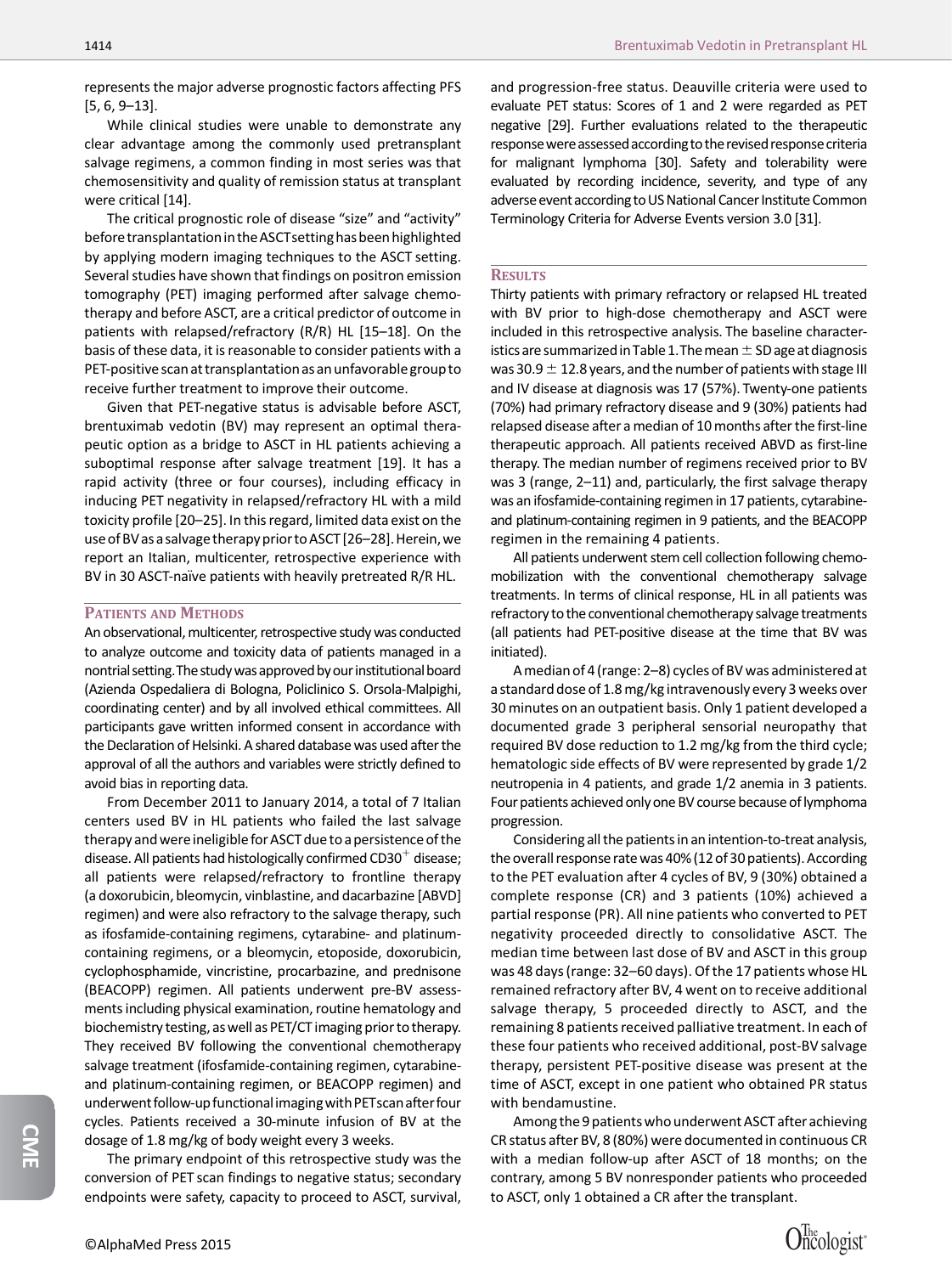Table 1. Patients' demographics and disease characteristics  $(n = 30)$ 

| <b>Characteristic</b>                          | Data                 |
|------------------------------------------------|----------------------|
| Age, years, mean $\pm$ SD, median              | $30.9 \pm 12.8$ , 27 |
| Sex, male/female, n                            | 13/17                |
| Stage, n (%)                                   |                      |
| Ш                                              | 13(43.3)             |
| $III - IV$                                     | 17 (56.7)            |
| Primary refractory disease, n (%)              | 21 (70.0)            |
| Regimens prior to BV, median no.               | 3 (range, 2-11)      |
| First salvage treatment, n                     |                      |
| Ifosfamide-containing regimen                  | 17                   |
| Cytarabine- and platinum-containing<br>regimen | 9                    |
| <b>BEACOPP</b> regimen                         | 4                    |
| BV cycles, median no.                          | 4 (range, 2–8)       |

Abbreviations: BEACOPP, bleomycin, etoposide, doxorubicin, cyclophosphamide, vincristine, procarbazine, and prednisone; BV, brentuximab vedotin.

### **DISCUSSION**

Chemosensitivity and remission status are critical for long-term outcomes of ASCT. In particular, compelling evidence indicates that the effectiveness of high-dose therapy in improving longterm survival of patients with R/R HL is mainly influenced by the presence of active disease before ASCT. When the first salvage treatment does not achieve a disease response, patients should be regarded as not ideal candidates to receive ASCT. These patients should be considered for further cytoreductive therapy using a third line of treatment before proceeding to ASCT. Ideally, this treatment should rely on the early use of biologically targeted agents, with a potentially higher capacity of achieving PET negativity and without significant overlapping toxicities with the previous therapies. Given that PET-negative status is advisable before ASCT, any novel treatment with low toxicity represents a major advance.

Our data suggest that BV can normalize PET results in a subset of refractory HL patients after conventional chemotherapy salvage treatments such as an ifosfamide-containing regimen, cytarabine- and platinum-containing regimen, or BEACOPP regimen, and prior to ASCT. BV may be considered potentially more effective as a second-line salvage treatment for those patients who did not obtain any response following such conventional chemotherapy salvage treatments. We obtained a 30% PETnormalization rate (9 of 30 patients) in this group of HL patients with poor prognosis; these 9 PET-negative patients underwent ASCT and 8 of them are in continuous CR with a median follow-up of 18 months.

BV may represent an optimal therapeutic candidate and displays a number of features favoring its use as a bridge to ASCT in HL patients achieving a suboptimal response to salvage

treatment [19, 32]. First, it has a toxicity profile that does not overlap with most agents used in conditioning regimens. Second, it has a documented ability to induce PET negativity in patients with refractory disease [20]. Third, it induces clinical responses quite rapidly (i.e., within the first three or four cycles in most responders), allowing a timely application of ASCT [10].

In this regard, a recently published phase II studyevaluated the efficacy and safety of single-agent BV for 2 cycles prior to ASCT in 46 patients with R/R HL [26]. In this study, 27% of the patients attained PETnormalization after BV alone and all but 1 proceeded to ASCT. In addition, Chen et al. reported a consecutive series of 36 patients with R/R HL who received BV as first salvage afteran ABVD regimen; 13 of the 36 patients (36%) achieved PETnormalization [33]. Finally, Onishi et al. tested BV in patients with R/R HL who were refractory to platinum-based salvage chemotherapy prior to ASCT [28]. They showed that treatment with BV converted 47% of platinum-refractory patients (7 of 15) to a PET-negative status.

# **CONCLUSION**

It is very likely that in patients attaining suboptimal cytoreduction after conventional salvage chemotherapy, the use of BV may be a safer and efficient strategy to achieve good disease control before ASCT. On the basis of these data, when the first salvage conventional chemotherapy treatment does not achieve a disease response, patients should be regarded as not ideal candidates for ASCT. However, further cytoreductive therapy using another line of treatment may be an option before proceeding to transplant. This role could be played by BV, with a potentially higher capacity of achieving PET negativity and without significant overlapping toxicities with the previous chemotherapies.

#### **ACKNOWLEDGMENTS**

The Italian Association for Leukemias, Lymphomas, and Myeloma (AIL; Bologna, Italy) partially funded the study. The funding source had no role in the study design, collection, or analysis or interpretation of the data or in writing this report.

#### AUTHOR CONTRIBUTIONS

Conception/Design: Pier Luigi Zinzani, Lisa Argnani

- Provision of study material or patients: Pier Luigi Zinzani, Cinzia Pellegrini, Maria Cantonetti, Alessandro Re, Antonello Pinto, Vincenzo Pavone, Luigi Rigacci, Melania Celli, Alessandro Pulsoni
- Collection and/or Assembly of Data: Pier Luigi Zinzani, Cinzia Pellegrini, Maria Cantonetti, Alessandro Re, Antonello Pinto, Vincenzo Pavone, Luigi Rigacci, Melania Celli, Alessandro Broccoli, Lisa Argnani, Alessandro Pulsoni
- Data Analysis and Interpretation: Pier Luigi Zinzani, Cinzia Pellegrini, Alessandro Broccoli, Lisa Argnani, Alessandro Pulsoni

Manuscript Writing: Pier Luigi Zinzani, Alessandro Broccoli, Lisa Argnani

#### **DISCLOSURES**

#### Antonello Pinto: Takeda (RF).The other authors indicated no financial relationships.

(C/A) Consulting/advisory relationship; (RF) Research funding; (E) Employment; (ET) Expert testimony; (H) Honoraria received; (OI) Ownership interests; (IP) Intellectual property rights/ inventor/patent holder; (SAB) Scientific advisory board

#### **REFERENCES**

1. Copeland A, Younes A. Current treatment strategies in Hodgkin lymphomas. Curr Opin Oncol 2012;24: 466–474.

2. Viviani S, Zinzani PL, Rambaldi A et al. ABVD versus BEACOPP for Hodgkin's lymphoma when high-dose salvage is planned. N Engl J Med 2011; 365:203–212.

3. Linch DC, Winfield D, Goldstone AH et al. Dose intensification with autologous bone-marrow transplantation in relapsed and resistant Hodgkin's disease: Results of a BNLI randomised trial. Lancet 1993; 341:1051–1054.

4. Sureda A, Pereira MI, Dreger P. The role of hematopoietic stem cell transplantation in the treatment of relapsed/refractory Hodgkin's